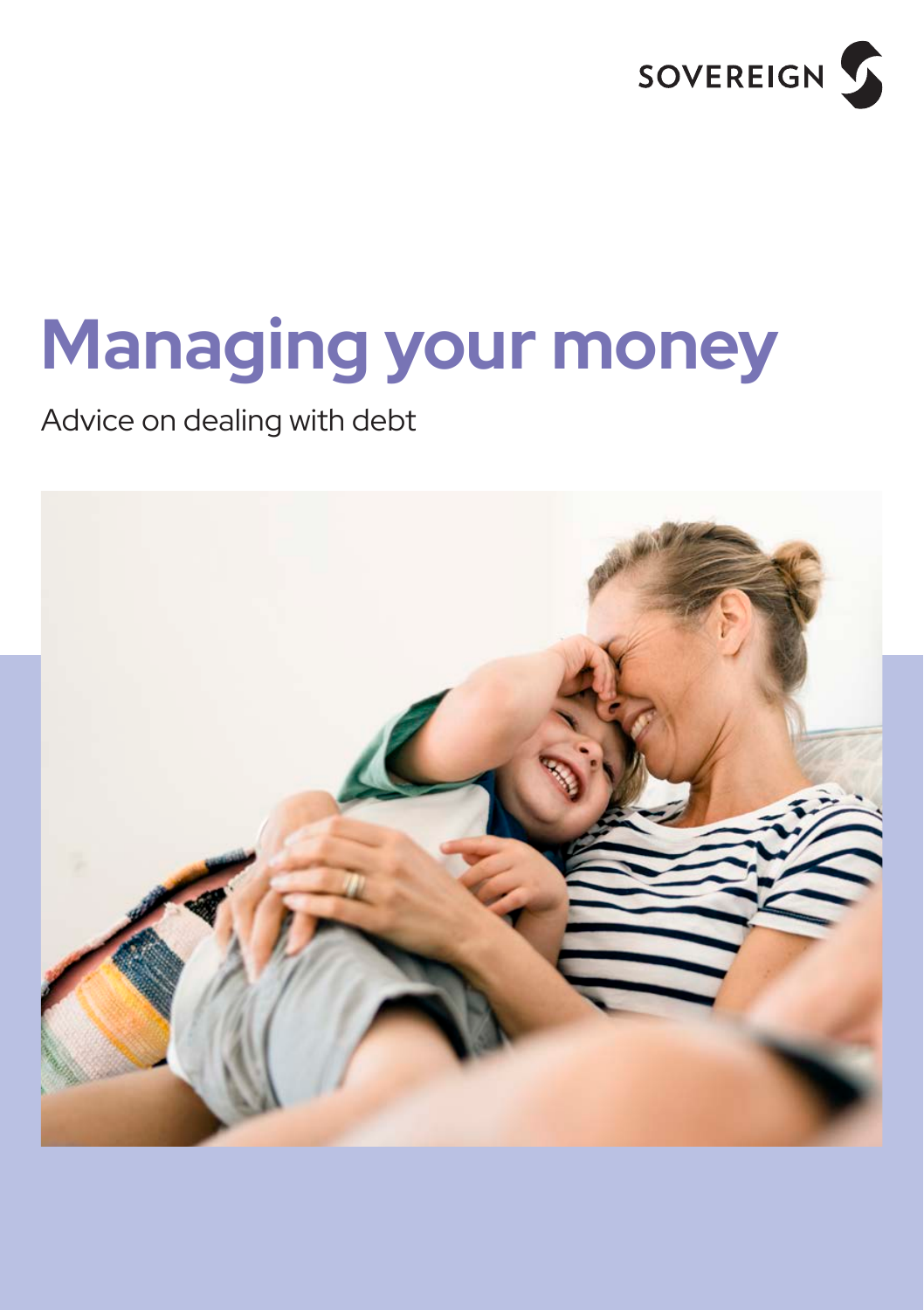Money worries affect almost everyone at some point. If you're finding it difficult to manage your finances, you are not alone – and we're here to help. This guide gives you some simple steps to deal with debt, and lists useful contacts you can turn to for advice.

### **Worried about money?**

Any change in your circumstances can lead to financial strain. You may have lost your job, suffered an illness or injury, had a reduction in income or a relationship breakdown.

It's natural to worry about how you will pay your bills, but please don't suffer in silence.

### **We're here to help**

The most important thing you can do is tell someone, and ask for professional advice. There are a number of specialist agencies dedicated to helping people manage their money and combat debt – you'll find these listed on page 22. Our Tenancy Support team is a great place to start – get in touch with us on 0300 5000 926.

Our Money Matters service also provides a range of ways to help manage your money and access support. We can help you with fuel vouchers if you're at risk of being disconnected and struggling to pay

your fuel bills; independent debt advice; mental health and wellbeing support; and support to get online. Contact us at monevanddigital@ sovereign.org.uk

### **One step at a time**

Fixing your finances takes time, but it can be done. This guide gives practical advice on how you can deal with your debts, and shows you:

- How to work out your personal budget – including your income, your outgoings, and your debts
- How to decide which debts you should deal with first – these are your priority debts
- How to explain your financial situation to your creditors (creditors are the companies or people you owe money to)
- How to make repayment offers you can afford
- What action creditors can take.

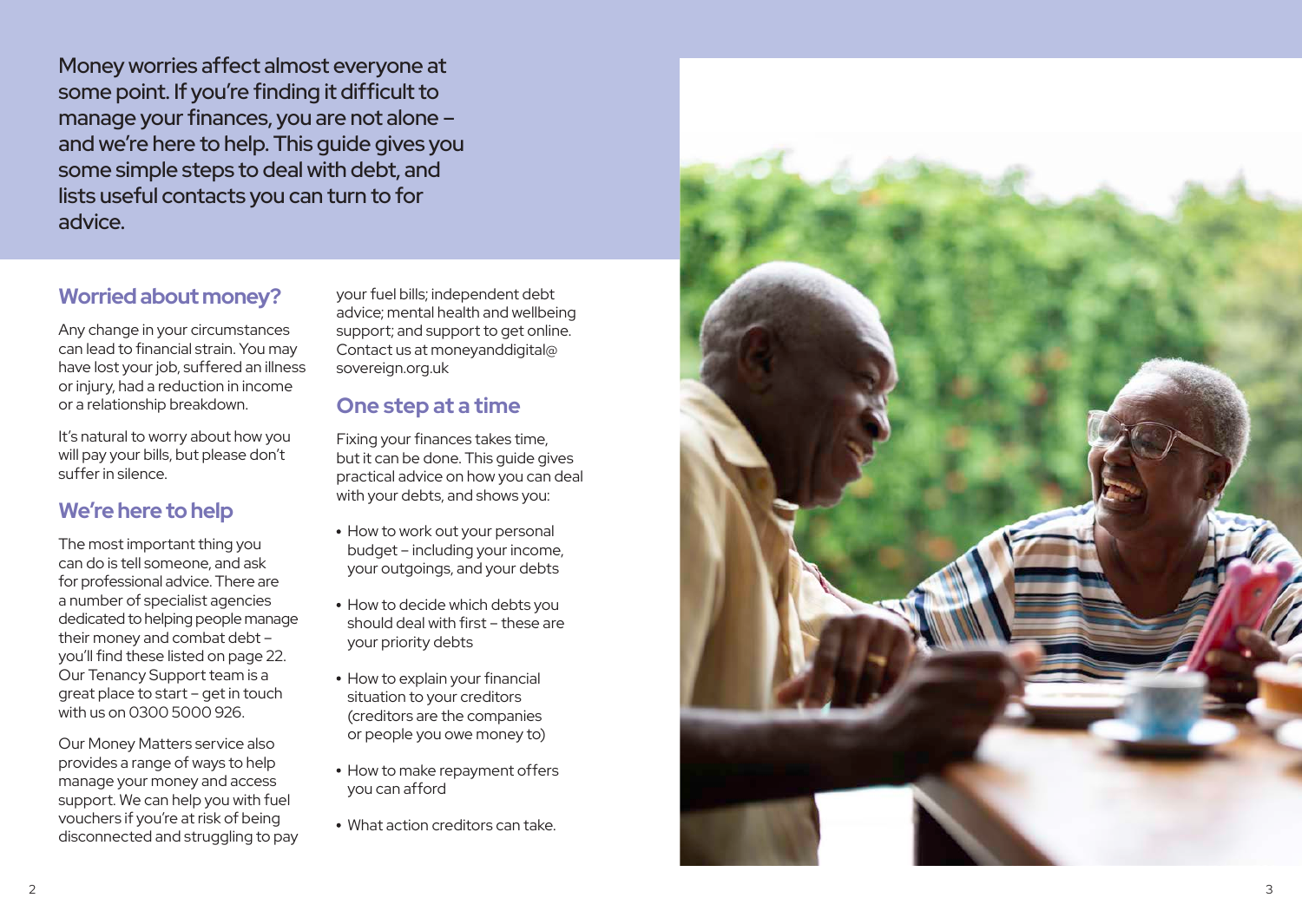It's easier to tackle things when we break them down into smaller steps. Here we've outlined the things you should do to manage your debt, one stage at a time. You'll find more details on each step over the following pages.







**Step 3** Work out your income



**Step 5** Calculate how much money is left each month to pay creditors



**Step 7** Divide any money left over for non-priority debts



**Step 2** Prepare a personal budget



**Step 4** Work out your spending



**Step 6** Decide which debts are a priority, and pay these first



**Step 8** Make your creditors a payment offer

### **Step 1 – Get in touch with your creditors**

If you are having trouble making payments, it's really important to get in touch with the companies you owe money to as soon as possible and explain your difficulties. The creditors may be able to allow you to take a short payment holiday, or to reduce your monthly payments.

- Make a list of all your creditors, and how much you think you owe.
- Call each creditor, tell them you are having difficulty making payments, and ask for the name of someone you can phone or write to. Ask to speak to someone senior if you need to.
- Find out exactly how much you owe each creditor. Ask them for your account details, the outstanding balance, type of agreement, terms of repayment and if there is an insurance protection policy attached to the agreement.
- Tell your creditors that you are preparing a personal budget and you'll come back to them once you have calculated how much you can afford to repay.
- If you've been sent court papers or urgent letters from any creditors, ask for help from a professional agency (such as Citizens Advice) straight away.

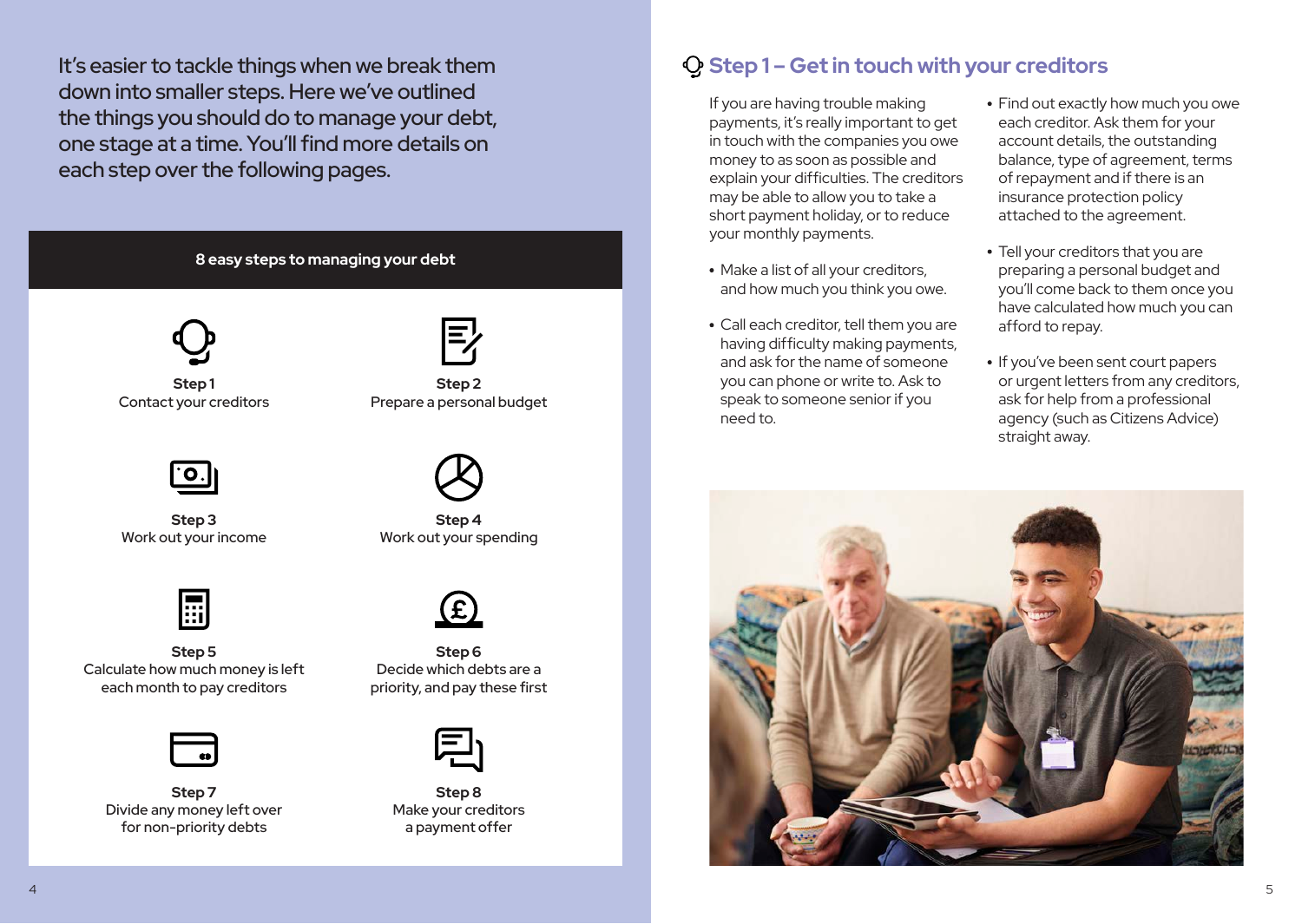### **Step 2 – Prepare a personal budget**

Knowing how much money you have available to repay your debts is crucial, and to work this out you need to prepare a budget. This means calculating how much money comes in each month, how much you spend each month, and what's left over.

Working out your personal budget takes a bit of preparation, but it's worth the effort. You won't be able to deal with your debts unless you have a budget.

- Set aside some time when you won't be disturbed
- Find a calculator, a pen and some paper – or contact us on 0300 5000 926 for a copy of our handy personal budget template. An example personal budget is detailed on page 20
- Find proof of your income such as pay slips or benefit payments
- Collect details of your monthly payments on debts and other bills
- Calculate your living expenses such as food, clothes, childcare and travel costs.

### **Calculating monthly figures**



When completing your personal budget, you'll need to make sure your income and payments are all based on monthly amounts. Some of your incomings and outgoings may be paid weekly or four-weekly.

You can convert these figures into per calendar month (pcm) payments by making the following calculations:

### **For example**

| Sample                                   | <b>Multiply the weekly</b>        | Divide the annual | <b>Total per</b> |
|------------------------------------------|-----------------------------------|-------------------|------------------|
| calculation                              | amount by 52                      | amount by 12      | calendar month   |
| Convert weekly<br>payments to<br>monthly | £87 per week $x$ 52<br>$= £4.524$ | £4.524 ÷ 12       | £377             |

| Sample                                        | Multiply the four-                     | <b>Divide the annual</b> | <b>Total per</b> |
|-----------------------------------------------|----------------------------------------|--------------------------|------------------|
| calculation                                   | weekly amount by 13                    | amount by 12             | calendar month   |
| Convert four<br>weekly payments<br>to monthly | £250 per four weeks<br>$x 13 = £3.250$ | £3.250 ÷ 12              | £270.83          |

### **Dos and don'ts when in debt**

- $\sqrt{\phantom{a}}$  Do ask for professional help
- Do contact Sovereign for advice
- Do contact your creditors to explain your situation
- $\checkmark$  Do prioritise your debts and pay the most important ones first
- Do work out your budget and stick to it
- $\times$  Don't ignore letters or calls from your creditors
- X Don't borrow more money to repay debts
- $\times$  Don't arrange to make repayments you can't afford
- $\times$  Don't ignore debt, it will only get worse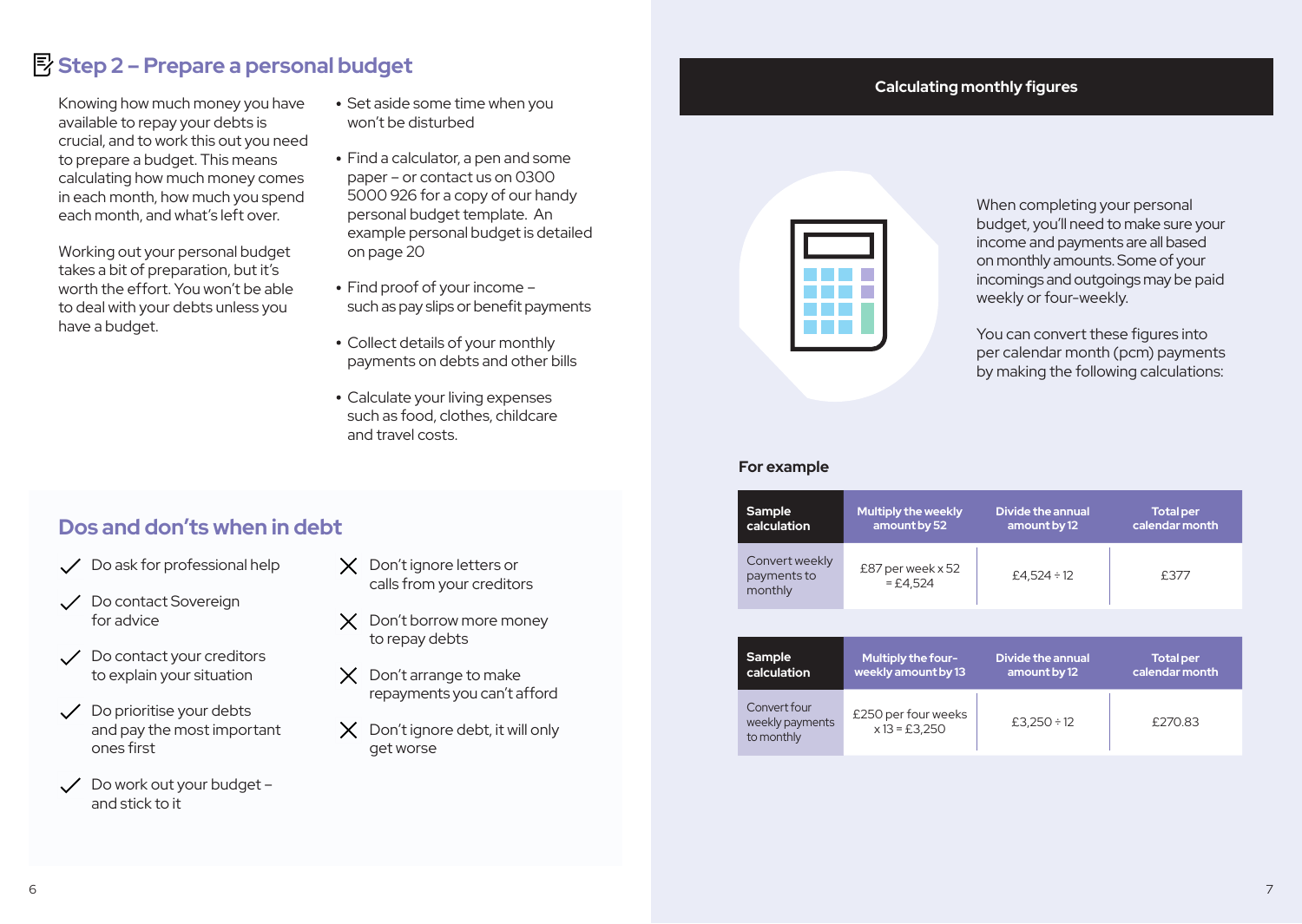

### **Step 3 – Work out your income**

Your income is the money you receive from your salary, benefits, an allowance or a mixture of these. When calculating your income:

- Only include the 'net' amount you receive. This is how much you're paid after tax, national insurance and pension contributions have been deducted (this will be shown on your pay slip).
- Don't include overtime, commission or bonuses, unless they're guaranteed.
- If you have an attachment of earnings (ordered by the court) for things like maintenance payments or council tax, you'll need to add these amounts back into your net income.
- If you receive Attendance Allowance, don't include this as income. For the purpose of your personal budget, Disability Living Allowance or Personal Independence Payments should be included in your income, but any costs covered by them should be included in your monthly spending.

### **Can you increase your income?**

Any extra money coming in each month will help. Ask yourself…

- Are you paying too much tax? You can check on: www.gov.uk/income-tax
- Could you be entitled to claim any benefits? Visit www.citizensadvice. org.uk/benefits to find out more
- Could you find a job that pays more, or take on extra work? (be mindful that this may affect your benefits entitlement)
- Are others living with you able to contribute (or increase their contributions) towards household bills and living expenses?
- If you are owed money, can you ask to be repaid?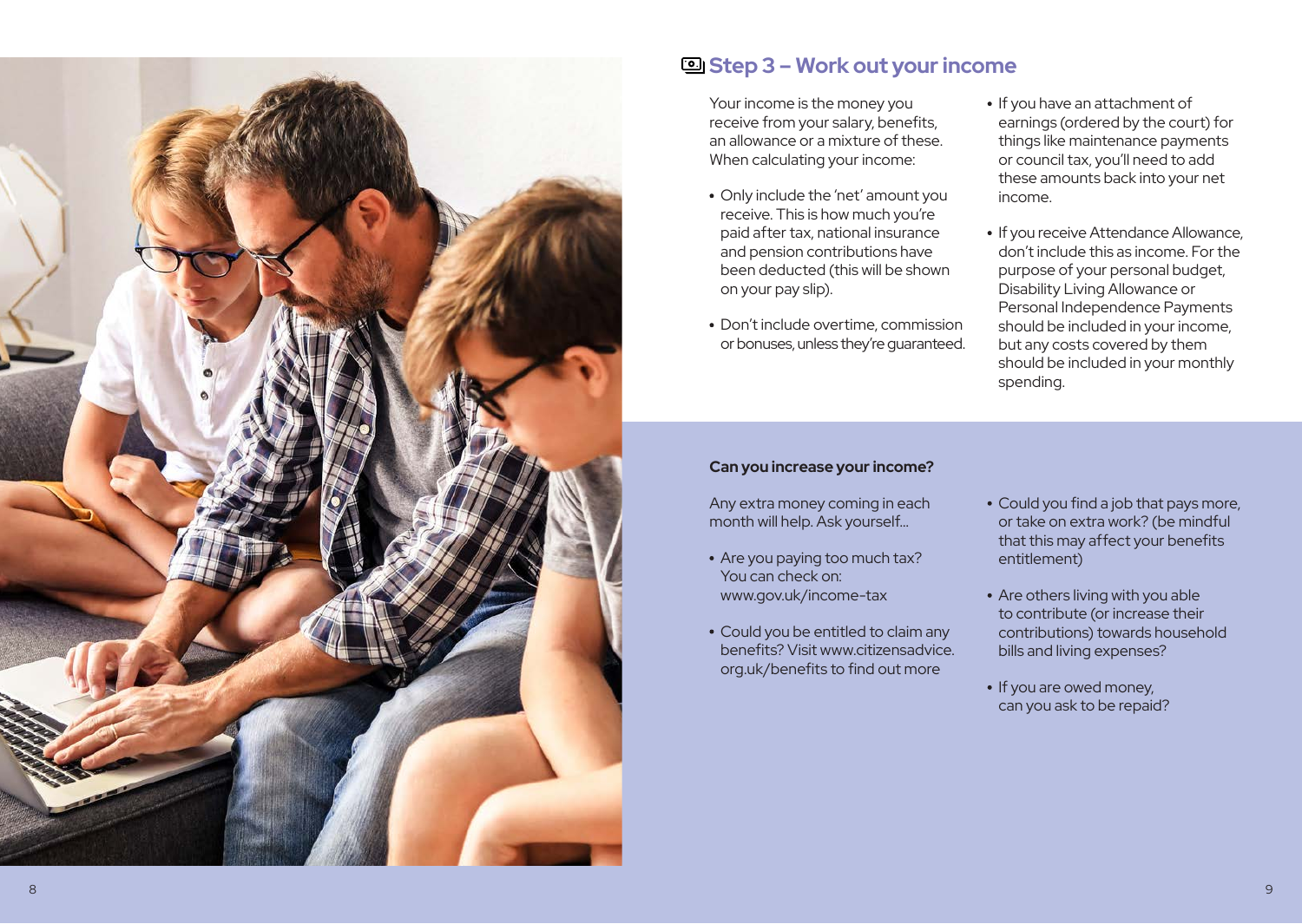### **Step 4 – Work out your spending**

It's important you know how much money you must allow each month to cover essential living expenses, such as household bills, food, clothing, travel and childcare.

- Collect your household bills (such as rent and service charges, council tax, gas and electricity, water and telephone)
- Some expenses, such as your weekly food shop or the amount you spend on clothes or leisure, may need to be estimated. Try to be realistic
- If you're self-employed, you may need to include income tax and national insurance contributions, insurance or other costs
- Don't include credit card debts or other loans in this section. We'll look at these next, once you've worked out your basic cost of living.

You may be able to reduce your spending in some areas – by switching suppliers, checking if you are eligible for a discount, or cutting back on certain non-essentials.



### **See where you could cut your spending and save money**

| <b>Outgoings</b>                      | How you could save                                                                                                                                                                                                                                                                                             |
|---------------------------------------|----------------------------------------------------------------------------------------------------------------------------------------------------------------------------------------------------------------------------------------------------------------------------------------------------------------|
| <b>Rent or service</b><br>charge      | Check whether you're entitled to help with housing costs.<br>Call us on 0300 5000 926 or visit: www.gov.uk/housing-benefit                                                                                                                                                                                     |
| <b>Council tax</b>                    | Check if you are entitled to council tax benefit or a discount (or<br>both). Visit www.gov.uk/apply-for-council-tax-discount<br>Ask if you can pay weekly, or monthly over 12 months rather than 10.                                                                                                           |
| <b>Water charges</b>                  | To help spread the cost, ask if you can pay each week or month,<br>rather than every 6 months.                                                                                                                                                                                                                 |
| <b>Gas or electricity</b>             | Think about different payment methods, such as budget schemes,<br>a pre-payment meter or monthly bill.                                                                                                                                                                                                         |
|                                       | See whether you can switch to a cheaper supplier, and check if you<br>can make any home improvements to improve energy efficiency.                                                                                                                                                                             |
| <b>Childcare</b>                      | Childcare includes nurseries, childminders and afterschool clubs.<br>Check if you are eligible for any discounts, such as tax-free<br>childcare, at www.gov.uk                                                                                                                                                 |
| Housekeeping                          | The monthly amount you spend on food and drink and household<br>items may fluctuate, so try not to underestimate this cost. Make<br>savings on your food shop by planning meals, buying items on<br>special offer (but only if you need them), choosing own brands and<br>remembering to use discount coupons. |
|                                       | Check if your children are eligible for free school meals.<br>Some creditors will ask you to justify items such as cigarettes.                                                                                                                                                                                 |
| Clothing                              | Work out roughly how much your family spends on clothes each<br>year, and divide it by 12. Check with your local authority to see if<br>you're eligible for help in paying for school uniforms.                                                                                                                |
| <b>TV</b> licence                     | You can pay your licence yearly or monthly - check which suits your<br>circumstances best. Visit www.tvlicensing.co.uk                                                                                                                                                                                         |
| <b>TV</b> and online<br>subscriptions | If you're paying for satellite or cable TV or any online subscriptions,<br>check how best to spread the cost - and be aware that some<br>creditors may ask you to cancel these subscriptions.                                                                                                                  |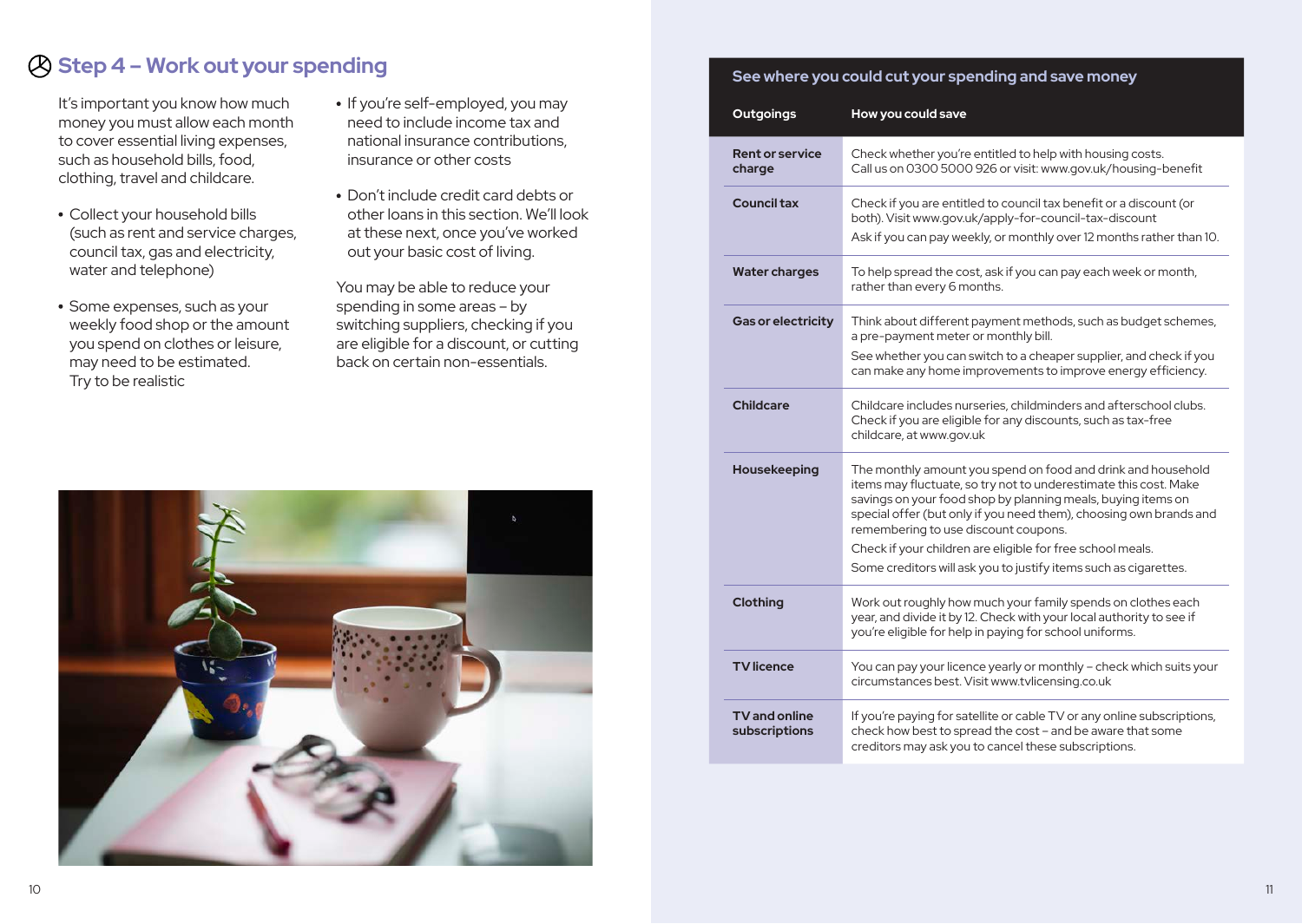### **Step 5 – Calculate how much money is left each month to pay creditors**

Now you've checked your income and your outgoings, you can calculate how much money you have left each month to put towards paying your creditors. Simply take away your total spending from your total income.

Whatever is left over – if anything – must be used to repay your debts. If you don't have any money remaining, or you are spending more than your income, contact one of the agencies on page 22 for support.

If possible, cut down on your spending to increase the amount you have to pay your debts – but don't neglect essential costs like rent, electricity or food. Your income needs to be equal (or more) to your spending, otherwise your debts will increase.



### **Step 6 – Decide which debts are a priority**

Some debts are more important than others. Certain bills are considered 'priority' because the consequences of not paying them are serious – for example, your rent is a priority as you could lose your home if you don't pay.

Make a list of your priority creditors, and tackle these first. These are the debts that, if you continue not to pay, could result in having your gas or electricity cut off, being evicted, or even going to prison.

To help you decide which debts are a priority, you'll find below examples of debts and the legal action that may be taken against you if an agreement isn't reached.

| Type of overdue debt         | Possible action against you |
|------------------------------|-----------------------------|
| Rent or service charge       | Repossession of your home   |
| Council tax                  | Bailiffs or imprisonment    |
| Gas or electricity supply    | Supply cut off              |
| Magistrates' court fines     | Imprisonment                |
| Maintenance or child support | Imprisonment                |
| <b>Tax</b>                   | Bailiffs or imprisonment    |
| Telephone or mobile          | Disconnection               |
| Water rates                  | Court action $*$            |

\* If anyone takes court action against you, you'll need legal advice – you can get free independent guidance from your local Citizens Advice.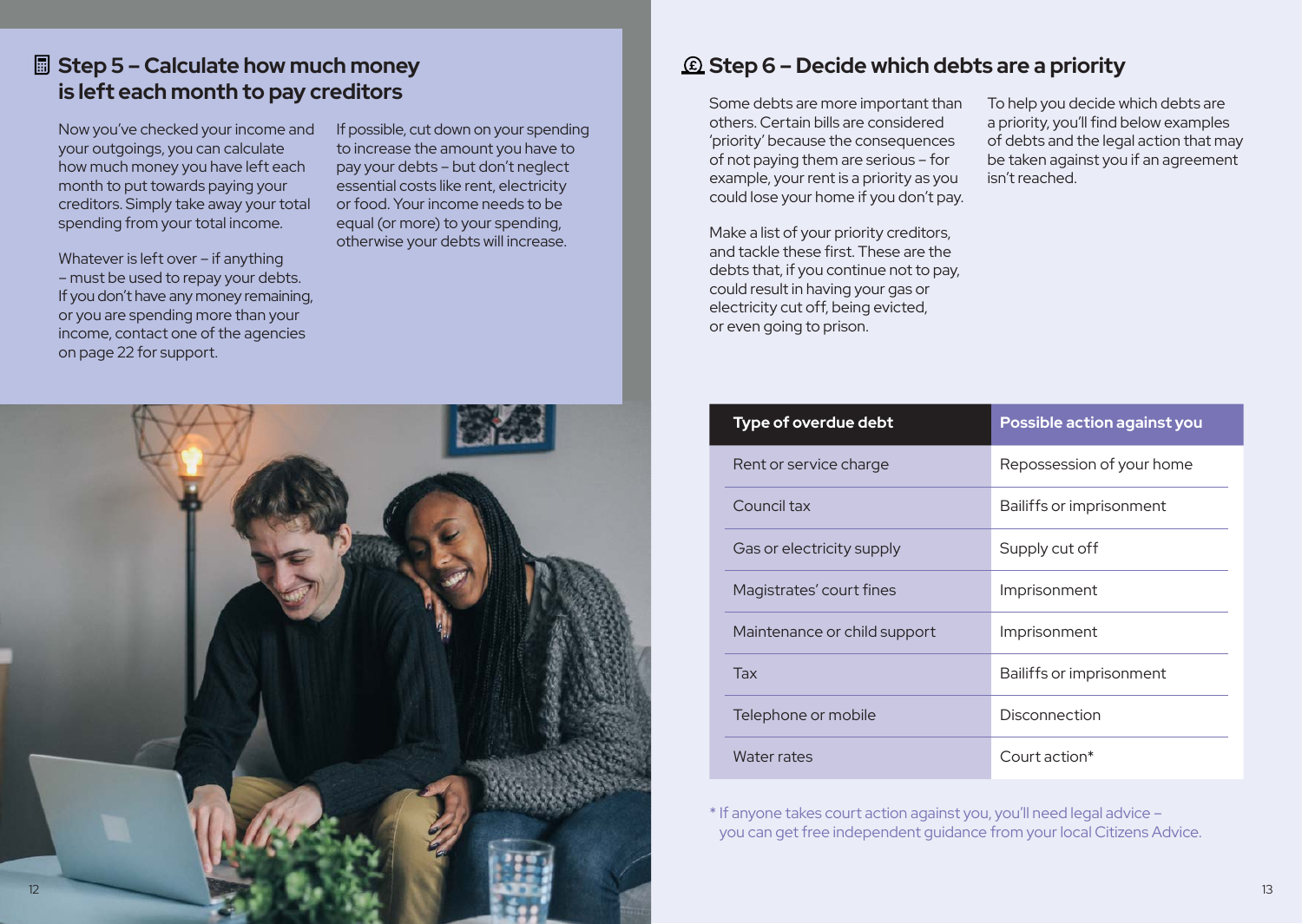

### **Step 7 – Divide any money left over for non-priority debts**

If after paying your essential living costs and your priority debts you have money remaining each month, you can use this to repay your non-priority creditors. This could include credit cards or store cards,

catalogues, overdrafts or hirepurchase agreements. If there isn't money available for this, you can explain your financial situation to the creditors (more on this on page 17).

### **How to calculate how much to offer non-priority creditors**

Divide each debt by the total amount of all your debts added together. Then multiply this by the amount of money you have left over each month to pay these non-priority debts.

This will give you how much you can afford to pay each creditor.

**If you're concerned about paying your rent,**  let us know so we can help

 **0300 5000 926**

### **For example**

| <b>Sample calculation</b>                     | Divide credit card    | <b>Multiply by money</b> | <b>Total per</b> |
|-----------------------------------------------|-----------------------|--------------------------|------------------|
|                                               | balance by total debt | left over                | calendar month   |
| Calculating<br>non-priority<br>creditors cost | £596 ÷ £2246          | x £122.92                | £32.62           |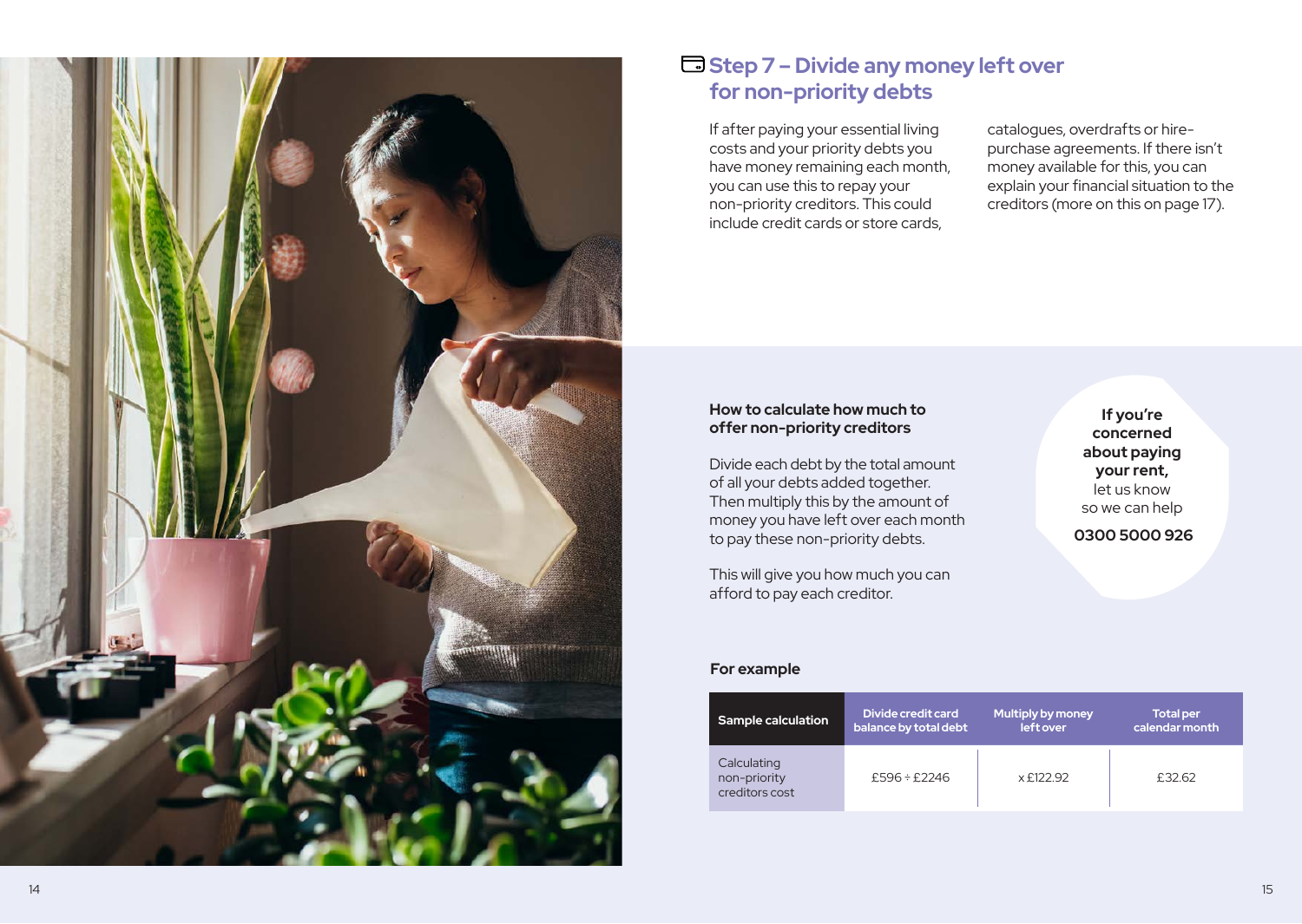### **Step 8 – Make your creditors a payment offer**

Make contact again with each of your creditors – making sure you deal with your priority debts first.

Explain your financial situation and how much you can reasonably afford to repay each month. Make them a payment offer, and include a copy of your monthly budget so they can understand the limitations of your finances. Don't be afraid to make a low offer if that's all you can realistically afford.

Your creditor should work with you to put together an affordable repayment plan. Keep communications channels open, even if you feel the creditor is being difficult. If you need professional advice, contact one of the agencies listed on page 22 who will be able to guide you.

### **Helpful letter template downloads**

To help you when writing to various creditors, we have created example letters you can use as a template to get you started.

#### **Example letter templates include:**

- Repayment offer letter to send to your creditors.
- Letter to tell your creditors you can't make them an offer.
- Letter to send to your creditors after six months, changing your offer.
- Letter to send to your creditors after six months telling them that your situation hasn't changed.
- Letter you could send to your bank to exercise your first right of appropriation.

**Please contact us on 0300 5000 926 and ask to speak to the Tenancy Support team if you'd like any of these templates.**

### **Contacting priority creditors**

**Rent and service charge arrears**

Offer to pay your landlord a reasonable monthly amount from your income to pay off your arrears. At Sovereign, we will always work together with you to reach a solution if you are unable to pay the full amount. Contact our Income team on 0300 5000 926.

### **Water charges**

 $\frac{1}{2}$  Failure to pay your water bill will normally result in a county court notice. If you receive income support or universal credit and still owe at least half the year's bill, you can ask the benefits agency to deduct your current charge (plus a standard charge towards your debt) and pay it directly to the water company. Contact your supplier to find out more.

### **Gas and electricity**

 $\bigcirc$  You'll usually need to agree to a payment plan to make sure your supply isn't cut off. You may be offered a key or card meter, but this can be a more expensive way to pay – ask about a budget payment card. If you receive income support you can ask the benefits agency to deduct your current charge (plus a standard charge towards your debt) and pay it directly to the energy supplier. Contact your supplier to find out more.

### **Contacting non-priority creditors**

- If you have money available after paying your priority creditors, divide this between your nonpriority debts (see page 15 for a tip on how to calculate the amount you could pay) and make each creditor an offer.
- If you don't have any money left over, tell your non-priority creditors. Send them a copy of your personal budget (see example on page 20) and ask them to delay taking action until your circumstances improve, or offer them a token payment of at least £1 per month.
- Your debt will continue to grow if the repayment offer is less than the interest being added. Ask the creditor to stop charging interest until your circumstances change.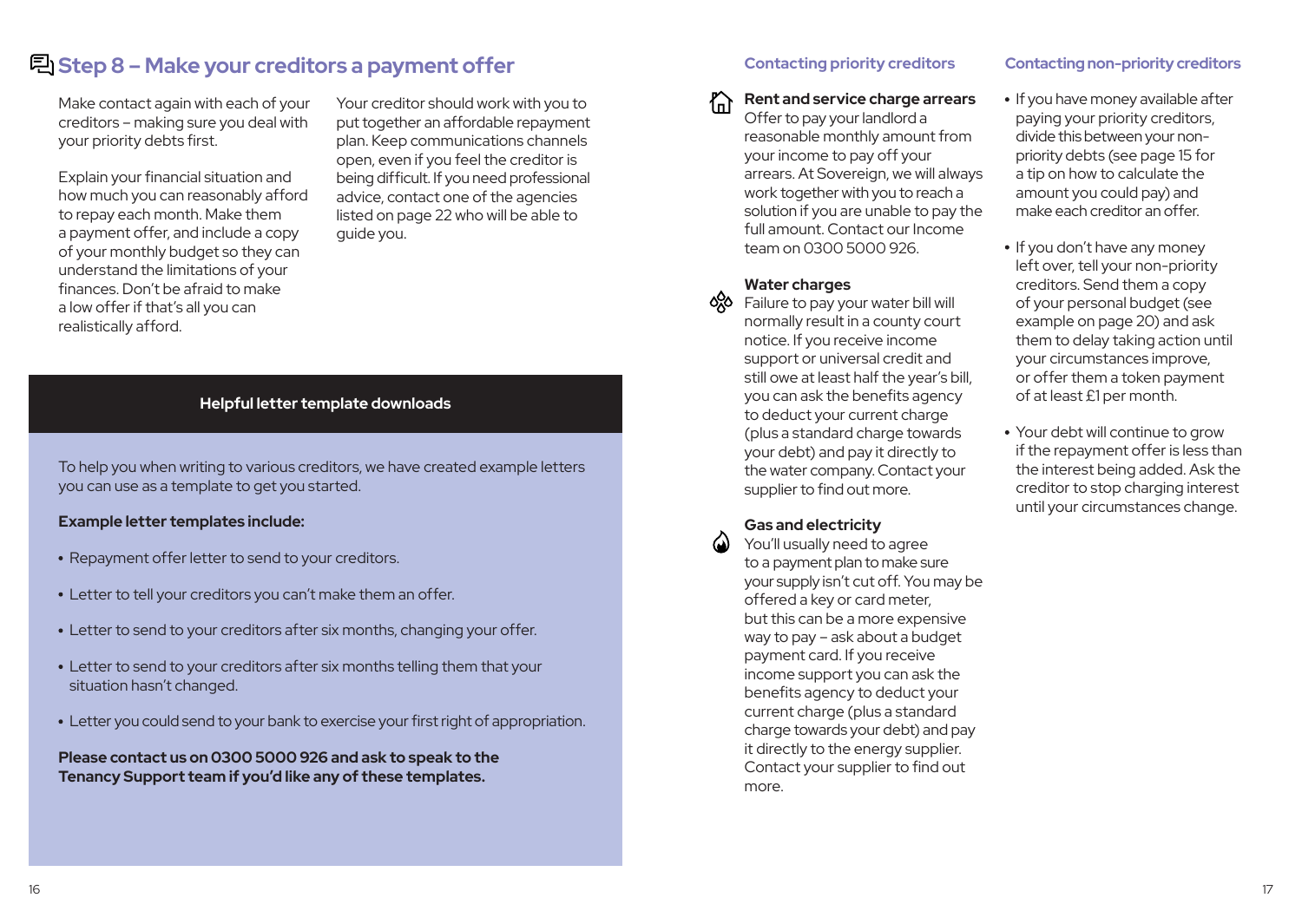### **What next?**

Once you've completed everything outlined so far, you will be making good progress in dealing with your debts.

Your creditors will normally ask for an update on your financial situation within six months. If your circumstances change within that time – for better

or worse – it's important that you tell your creditors. Explain the situation and draw up a new personal budget and a revised offer.

If things get worse, please seek help. Contact Citizens Advice or the agencies detailed on page 22.



### **More information**

### **Dealing with harassment**

Creditors do have the right to send you reminder letters outlining how much you owe them. However, if you feel you are being treated unfairly or being harassed by creditors, contact Citizens Advice immediately. Creditors should not:

- Threaten violence
- Mislead you about the action they can take
- Phone you at unreasonable times or ring you repeatedly at work
- Contact your friends, neighbours or employers
- Give anyone else your personal information without your permission.

#### **Hire purchase**

If you have a hire purchase agreement (paying for something in instalments, for example your sofa or car), you don't own the goods until you've made the final payment.

If you fall behind with payments and have paid less than a third of the total price, the company can take it back. If you've paid more than a third, the company must get a court order before they can do this.

Not all goods bought on credit are on hire purchase, and there are many types of agreement. With most, you own the goods and the only action the creditor can take is to start court action to recover their money.

### **Bank accounts**

When dealing with debts, it's important to have control over your income – and this includes managing your bank account.

If your account is overdrawn, you could consider protecting your income with first right of appropriation. This means you can tell the bank how you want the money paid into your account to be used – see page 16 about the example letter templates we can send you.

Without first right of appropriation, your bank will use any money coming into your account to reduce your overdraft – meaning your income may not cover your essential living expenses, like rent and utility bills.

Another option, especially if you're seriously overdrawn and paying high bank charges, is to consider having your wages or benefits paid elsewhere. Try opening a basic account with a different bank or building society. You won't be able to have a cheque book or overdraft, but most accounts offer standing order and Direct Debit facilities.

By doing this, you'll be able to deal with the bank in the same way as your other non-priority creditors. Take a look at the Money Advice Service website for more details.

Remember – if you open a new bank account, cancel Direct Debits and standing orders on your previous account, otherwise the bank will continue to make charges for unpaid amounts and your overdraft will increase.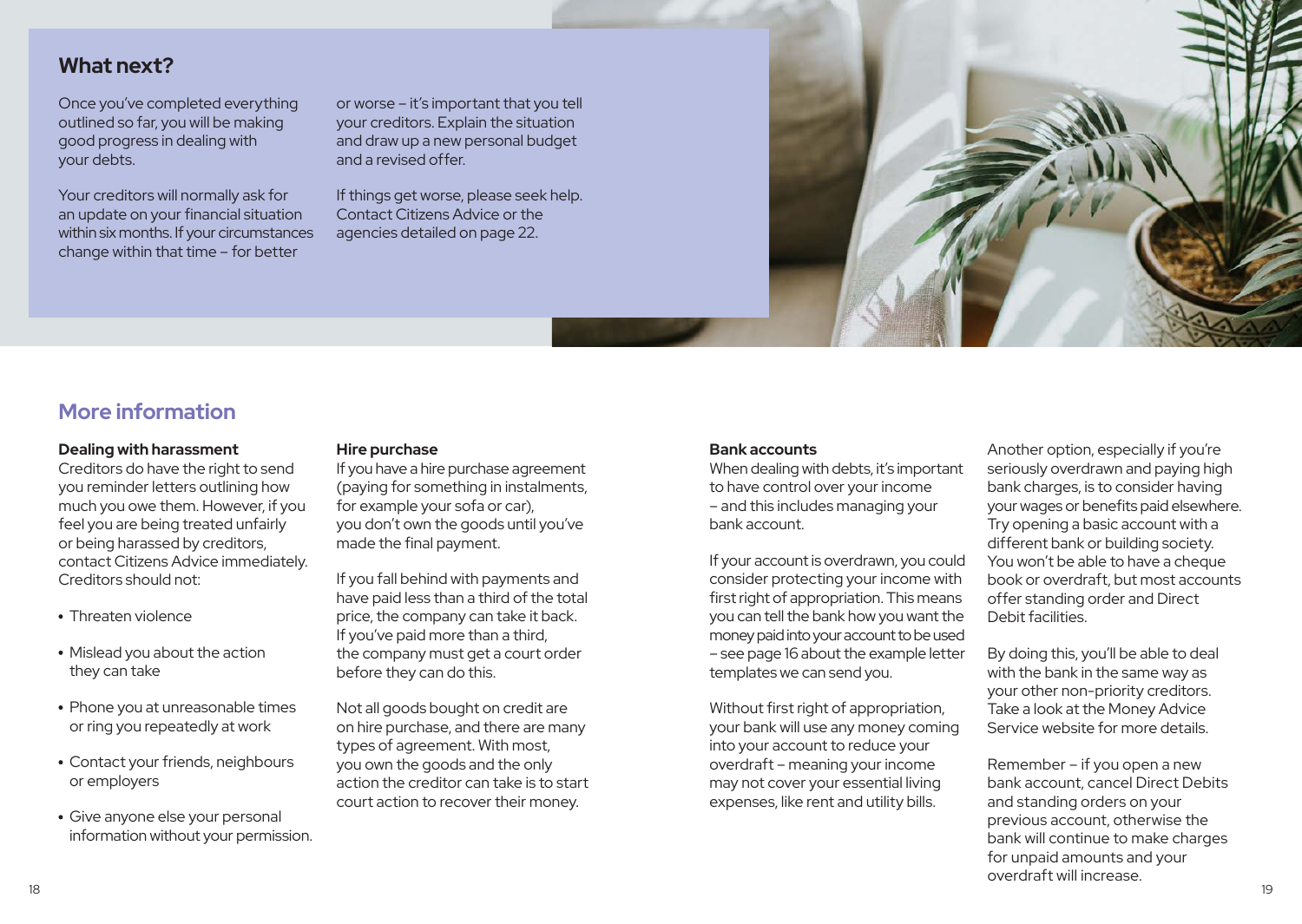### **Personal budget example**

### **Monthly income**

Enter all the income for you and your household. If you receive a wage or salary, you should enter your net income (the amount you take home after tax) and any benefits you receive.

If you have any attachment of earnings (for example, a court order to pay Council Tax), you must add these amounts to your net income. Enter figures in monthly amounts on your budget sheet.

### **Monthly spending**

Enter all your basic essential outgoings. To work out the monthly cost of future bills, divide the amount you paid last year by 12 (for a monthly average).

### **Personal budget sheet Personal budget sheet**

Name: Name: Address: Address:

Number of people in my household Adults: Children (under 18): Number of people in my household Adults: Children (under 18):

| 1. Monthly income                |  |
|----------------------------------|--|
| Wages or salary 1                |  |
| Wages or salary 2                |  |
| Universal credit                 |  |
| Jobseeker's allowance            |  |
| Income support                   |  |
| Tax credits                      |  |
| Pension                          |  |
| Child henefit                    |  |
| Employment and Support Allowance |  |
| Maintenance and child support    |  |
| Non-dependants' contributions    |  |
| Other (please give details)      |  |
|                                  |  |
| <b>Total</b>                     |  |

#### **2. Monthly spending 2. Monthly spending**

| Rent and service charges            |
|-------------------------------------|
| Council tax                         |
| Water charges                       |
| Gas                                 |
| Electricity                         |
| Magistrates' court fines            |
| Maintenance payments                |
| Contents insurance                  |
| Life insurance and pension          |
| Housekeeping (2 adults, 2 children) |
| TV rental and licence               |
| Phone                               |
| Travel expenses                     |
| School meals                        |
| Clothing                            |
| Laundry                             |
| Childminding                        |
| Prescriptions                       |
| Other (please give details)         |
|                                     |
| <b>Total</b>                        |

| 3. Priority debts                           |             |                 |  |
|---------------------------------------------|-------------|-----------------|--|
| Debt                                        | Amount owed | Monthly payment |  |
| Rent                                        | £500.00     | £40.00          |  |
| Council tax                                 | £250.00     | £15.00          |  |
| Gas                                         | £100.00     | £10.00          |  |
| Electricity                                 | £150.00     | £10.00          |  |
| Court fines                                 | £350.00     | £20.00          |  |
|                                             |             |                 |  |
| <b>Total</b>                                |             | £95.00          |  |
|                                             |             |                 |  |
| Total monthly income                        |             | £1,413.02       |  |
| Less total monthly spending                 |             | £1,195.10       |  |
| <b>Equals money left over</b>               |             | £217.92         |  |
| Less priority debt                          |             | £95.00          |  |
| Equals money left for other<br>credit debts |             | £122.92         |  |

#### **4. Other credit debts 4. Other credit debts**

| Debt                         | Amount owed | Monthly payment |
|------------------------------|-------------|-----------------|
| Credit cards                 | £596.00     | £32.62          |
| Store cards                  | £850.00     | £46.52          |
| Overdraft                    | £800.00     | £43.78          |
|                              |             |                 |
|                              |             |                 |
|                              |             |                 |
| <b>Total owed</b>            | £2,246.00   |                 |
|                              |             |                 |
| <b>Total monthly payment</b> |             | £122.92         |

**This is an accurate record of my This is an accurate record of my financial position. financial position.**

Signature: Signature:

Date: Date:

Contact us on 0300 5000 926 for a copy of our handy personal budget template

### **Priority debts**

These are the most important debts you have and may not always be the largest of your debts.

### **Other credit debts**

Enter the names of all your creditors (the person or company you owe money to). This includes creditors such as: catalogues, store cards, overdrafts.

### **Work out payment offers for other credit debts**

Divide each debt by the total amount of all your debts added together. Then multiply this by the amount of money you have left over each month to pay these non-priority debts. See page 15 for an example of how to work this out.

20  $\,$  20  $\,$  20  $\,$  20  $\,$  20  $\,$  20  $\,$  20  $\,$  20  $\,$  20  $\,$  20  $\,$  20  $\,$  20  $\,$  20  $\,$  20  $\,$  20  $\,$  20  $\,$  20  $\,$  20  $\,$  20  $\,$  20  $\,$  20  $\,$  20  $\,$  20  $\,$  20  $\,$  20  $\,$  20  $\,$  20  $\,$  20  $\$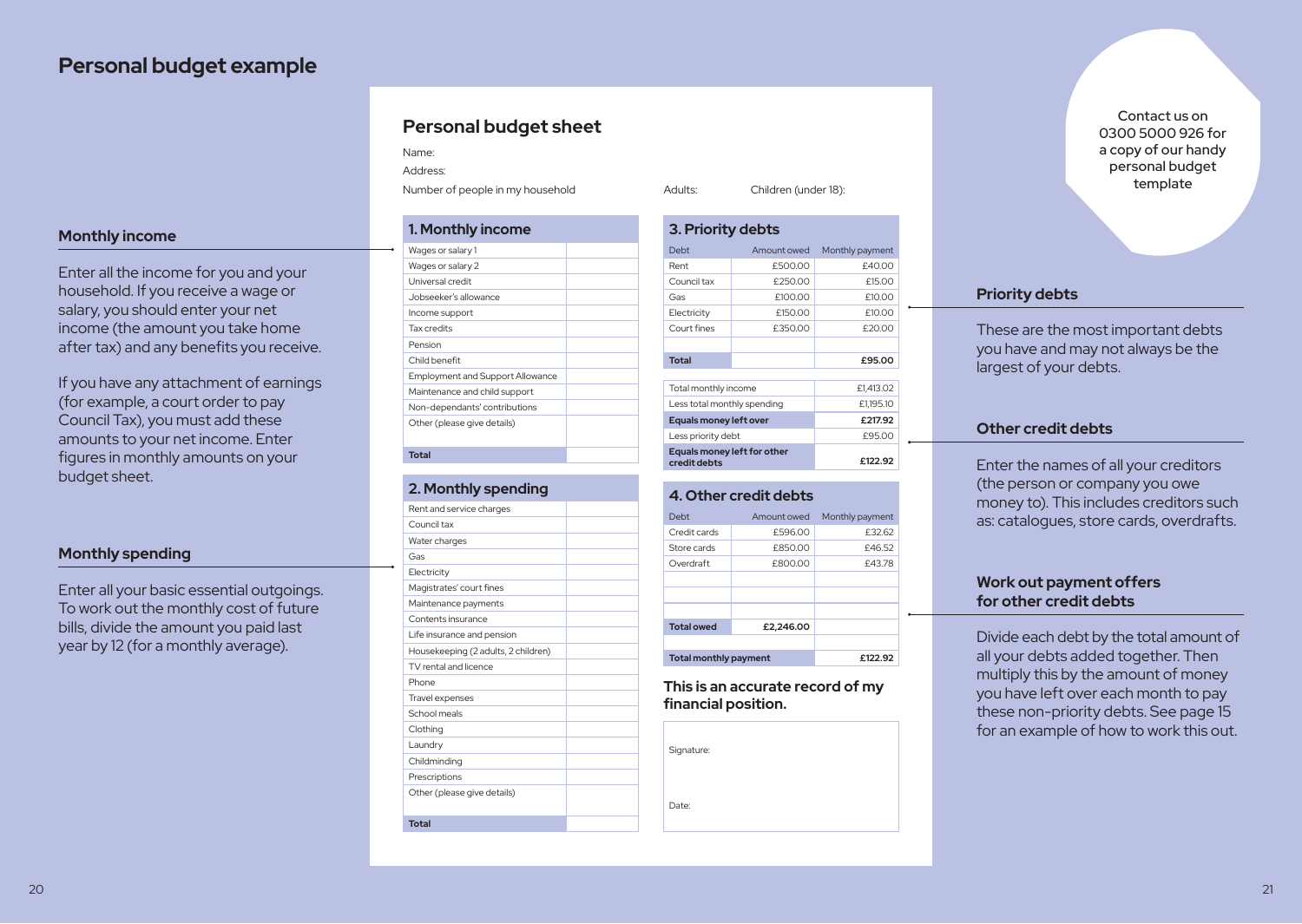### **Finding further help**

If you need specialist help and advice, the agencies and charities listed here can give you their expert guidance. Please seek advice if you are worried about your financial situation – help is always available.

#### **Entitled to**

Help and advice for older people. 0800 678 1602 www.ageuk.org.uk

### **Citizens Advice**

**Age UK** 

Free advice and help on a wide range of issues including money, benefits, employment and consumer rights. May also provide financial literacy in your area. 03444 111 444 www.citizensadvice.org.uk www.adviceguide.org.uk

#### **Department of Work and Pensions**

Responsible for welfare, pensions and child maintenance policy. www.gov.uk/government/ organisations/department-for-workpensions

#### **Directgov**

Official UK Government website. www.direct.gov.uk

Free online benefits calculator to check what you're entitled to. www.entitledto.co.uk

#### **Inland Revenue**

Your local tax enquiry office can give advice on tax issues. www.gov.uk/government/ organisations/hm-revenue-customs

#### **Job Centre Plus**

Manage benefit claims and provide free advice on what benefits you might be entitled to. www.gov.uk/contact-jobcentre-plus

#### **Money Advice Plus**

Money and debt advice by phone nationwide. 0800 988 7037 www.moneyadviceplus.org.uk

**Money Advice Service**  Helps people manage their money. 0800 138 7777 www.moneyadviceservice.org.uk 22 23

#### **Money Saving Expert**

Top tips on managing your money and dealing with debt. www.moneysavingexpert.com

### **National Debt Line**

Free money advice helpline. 0808 808 4000 www.nationaldebtline.org

### **PayPlan**

Free debt management plans, Individual Voluntary Arrangements (IVAs) and free debt advice. 0800 280 2816 www.payplan.com

#### **Relate**

Advice and counselling on relationship difficulties. www.relate.org.uk

### **Samaritans**

A listening ear for everyone. 116 123 (free phone number) www.samaritans.org

### **Shelter**

Your local Housing Aid Centre can offer specialist housing advice. www.england.shelter.org.uk

#### **Sovereign Housing Association**

Contact us if you're finding it difficult to keep up with your rent or service charges. We'll do all we can to help. 0300 5000 926 www.my.sovereign.org.uk

#### **StepChange**

Free advice on problem debt 0800 138 1111 www.stepchange.org

#### **Turn to us**

National charity providing financial support. www.turn2us.org.uk

### **Your Local Authority**

Manages Housing Benefit, Council Tax Benefit and free school meals. Some also provide advice about welfare benefits and debt.